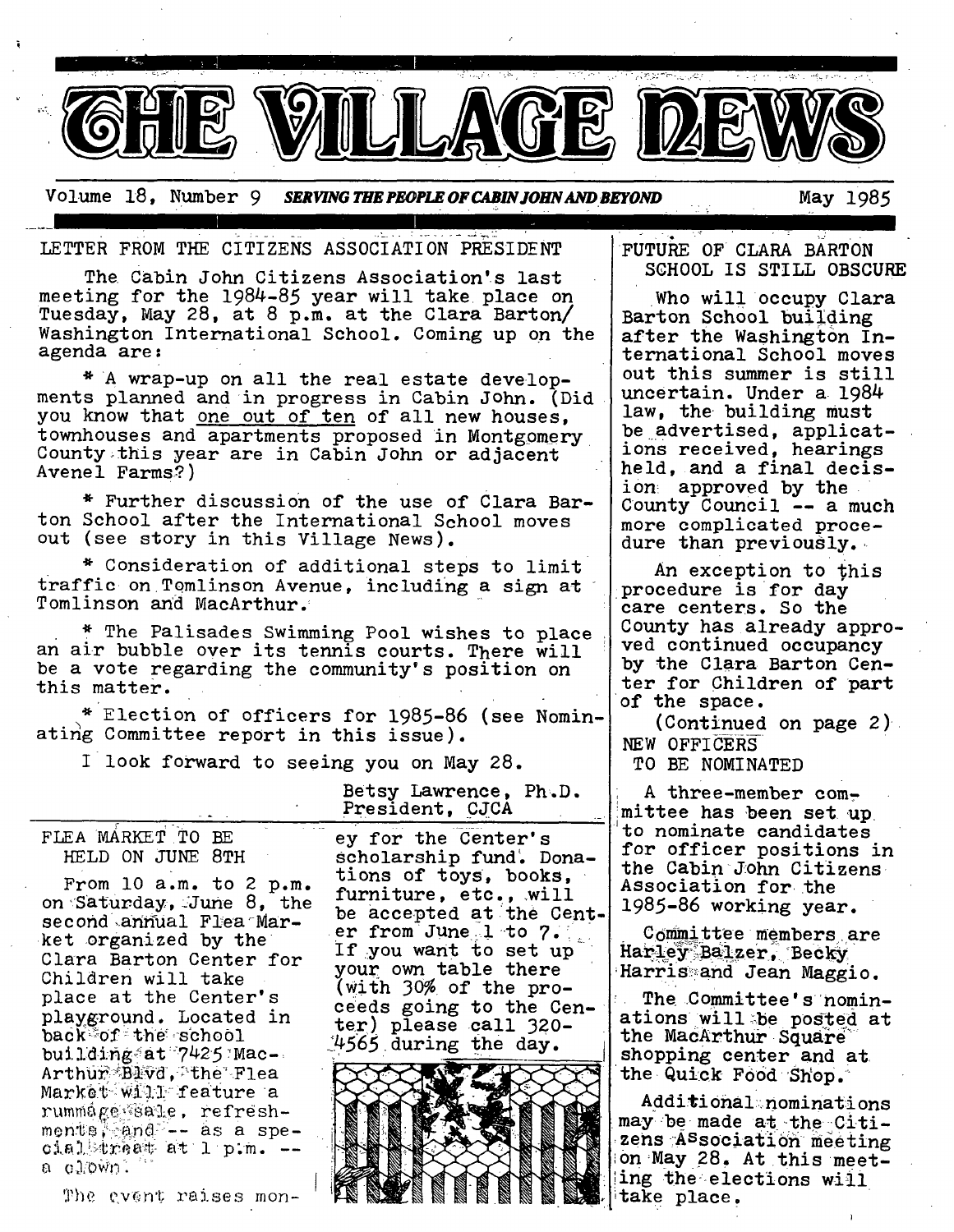2

(Continued from page i) At its last meeting. the Cabin John Citizens Association voted in favor of continued occupancy by the existing tenants which, in addition to the Clara Barton Center, are the Three- and Four-Year-01d School and the Seven Locks Press. The Association also favored leasing space to the Writers Center.

The CJCA resolution (which included a request for continued free meeting space for the Association) noted that the building had deteriorated physically. The roof leaks and the boiler needs repair. The County reports that it is now examining the physical condition of the building.

MORE NEWS **NEEDHD~** 

The Village News wants to expand its coverage of personal news in Cabin John -- births, deaths, weddings, birthdays, reunions, trips, and so forth. We need reporters! Anyone interested in collecting news items of this kind, please contact Andy Rice, 229-3503



## *CLASSIFIED*

*|* 

(Classified ads should be sent to P.0.Box 164, Cabin John 20818. Next deadline: June 15. The rate is 50¢ per line.)

WANTED: Dependable person to help clean Washington International School, 2:30 to 6:30 or 5:30 to 9:30, Monday thru Friday. \$3.50 an hour. Call Barron Wilson, 670-0370.<br>\* \* \* \*

YOGA GROUP CLASSES: Each class is a body and mind workshop, using the breath as the link to harmonize the two, and systematic relaxation as a means to internalize the tension-releasing process. These steps are basic in our pursuit towards changing habits that are detrimental to our physical, mental, and emotional health. Each person works at his/her own pace. To attend, buy a booklet of i0 sessions valid through June 1985. Classes are offered in the morning Tuesday and Thursday and Thursday evening. Begin the sessions any time. By individual appointment, therapeutic massage. For more information call Ileana DeGeyndt, 320-2065, 6504 80th St.

BABYSITTERS WANTED: For 1 yr. old and/or 4-1/2 yr. old. Afternoons and/or evenings. Please call 229-3448. \* \* \* \*

@ @ @ @

WANTED: Apt., preferably in a house, to rent in Cabin John or nearby. 1 presently live in Cabin John. Call Jill, 275-4465 (wkdays), 320-2275 (evenings/wkends). @ @ @ @

NATIONALLY CERTIFIED piano teacher specializing in adults and children has limited openings for both summer and fall. Call 229-7882. @@@@

WOMAN AVAILABLE for live-in baby sitter and light housework in exchange for room and board. Sally Atallah, 229-3681.<br>\* \* \* \*

FOR SALE: Crib and mattress \$35, double stroller \$30, single stroller \$20, other baby items.  $Tel: 229-7394.$ 

\* \* \* \*

BICYCIZ REPAIR - fast, reliable service, in Cabin John. Call Steve 229-5605. \* \* \* \*

IN PREPARATION for their Community Rummage Sale and Flea Market Sat. June 8th, Clara Barton Center for Children will be accepting donated items at their school location (7425 MacArthur Blvd. for one week prior to the sale, June 1-7. Come and join us: Provisions will be made for those who want to set up their own tables (30% contribution to Clara Barton Center's **com-**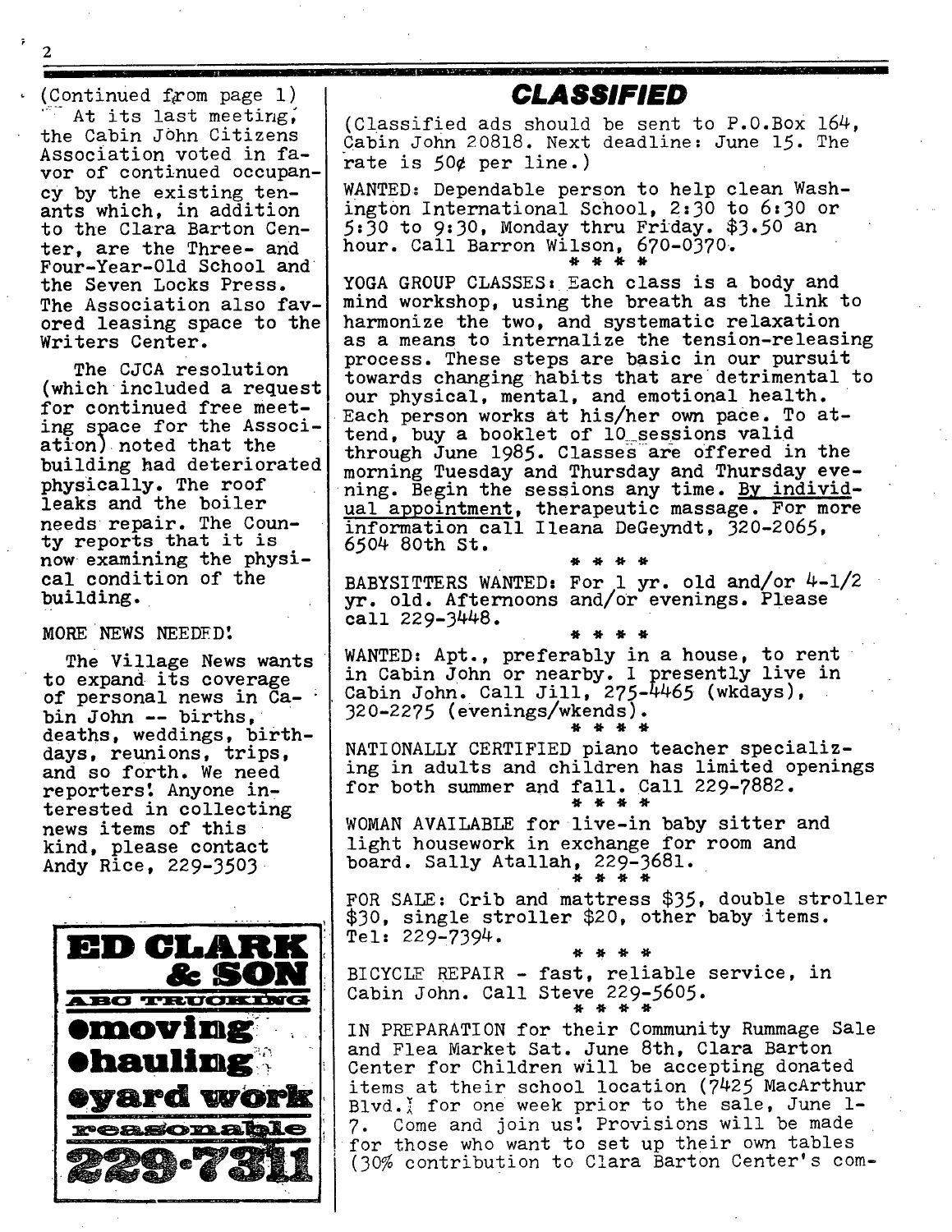#### **THE VILLAGE NEWS**

### WHERF DOES THF NAME "CABIN JOHN" COME FROM?

~ (01dtimers and newcom- "One story features ers alike are often ask-...a heart-broken musied: How did Cabin John get its name? To help you answer this question, we reprint below a section from Edith -Martin Armstrong's A Brief History of Cabin John Park.)

"The origin of the name 'Cabin John' has never really been solved. Some think it was named for a stranger who "Another story make<br>had a cabin overhanging the mysterious J<sup>o</sup>hn a ~:sent bridge.-This man had a cabin overhanging the cliff near the pre- pirate who eluded his had little to do with way up the Potomac to<br>his neighbors and when bury his treasures. A 'Call me John'... turned frequently on

cian who played the vio- ed disappeared in a lin and sang doleful flare of light. This songs of another land. version was believed by Those with a romantic some residents, and for imagination have evolved a long time they would a tradition identifying this hermit as the husband of the 'Female Stranger' whose tombstone in Alexandria still stands to challenge lovers of mystery.

"Another story makes own crew and made his bury his treasures. Afasked his name replied ter....his death, he re-

munity scholarship fund). All those interested should call 320-4565 daytime or 251-1718 after 5 p.m.

@ @ @ @

RECEPTIONIST/SECRETARY: We are located next door to Maximum Bank at 7945 MacArthur Boulevard and are looking for a receptionist/secretary for our busy, yet congenial office staff. If you have a friendly phone manner, are articulate, reliable and type approximately 65 wpm, \_please contact Nancy at 229-7600. We are a nonsmoking office and offer good benefits. Previous office experience with some word processing is desired. Hours are 9-6. Salary commensurate with experience.

HELP: WE NEED A HOUSE TO RENT: Our home, the Johnson tract, by the watertower, is being developed. We are looking for a 3 or 4 BR house, pref. in CJ, with privacy and serene surroundings. Any vacancies? Any leads? Call Dave, Betsy, or Delia at 320-4205 evenings before 9:30. Thanks::

@ @ @ @

HERBS, WILDFLOWERS, vegetable plants for sale. Basil, chives, dill, fennel, marjoram, oregano, parsley, rosemary, thyme and many others. One dollar each. 6509 Seven Locks Road. Monday, Tuesday, Thursday, Friday.<br>\*\*\*\*

HOUSE SITTER wanted for month of August. Need someone who likes cats. Call Elaine Tama at  $-229 - 8733.$ 

nights when the wind was strong...but when sightnever cross the bridge after midnight, especially on Saturday...

However; in many of the old land records, as far back as 1715, the creek is referred to as Captain John's Run or Branch. Thus it would seem that Cabin John is-a corrupt spelling of Captain  ${\tt John...}.$ 

The origin of the name Captain John is not known. Some say it was for a prominent Indian who once owned the land where the branch flows. Others believe it refers to Captain John Smith who came up the Potomac 'so high as we could bote'".

HiSTORIC PROGRAM ATGLEN ECH0 PARK

On Sunday, June 23, at 2:00 p.m., join a Park Ranger at Glen Echo Park for a free program about the history of the site. The park interpreter has prepared a fascinating and insightful look into Glen Echo which reveals social and political trends affecting the entire nation.

The program is an hour long and uses wonderfully amusing slides from the Victorian and amusement park eras. Meet at the stone tower at 2. For more information, call 492-6282.